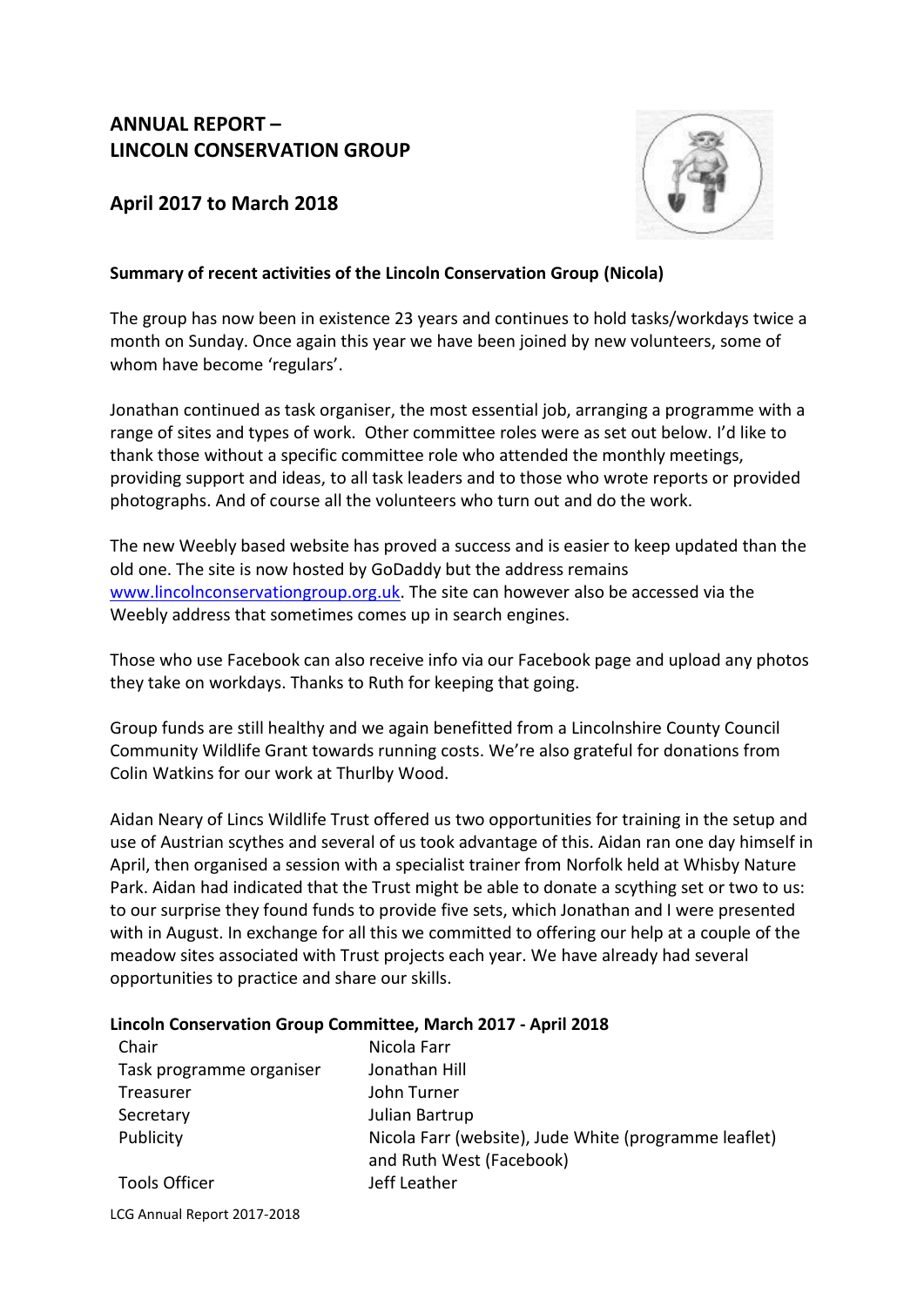#### **Task organiser's report (Jonathan)**

Another fine year of voluntary work, which saw us going to some new sites for the group such as Hillside Community Gardens in Lincoln, the Coastal Eco Centre in Skegness, St Bartholomew's Church Yard near Scunthorpe and Boultham Moor Wood, Lincoln. We also had two residential weekends away, one last November at Buckden in North Yorkshire working on a hillside with lovely views clearing Laurel bushes (and trying not to be poisoned by cyanide!) and a weekend staying near Fakenham in Norfolk, visiting Sculthorpe Moor Nature Reserve where we saw a Bittern!

The team approach of our group I believe is our strength and the goodwill and enthusiasm shown by everyone who plays a part make it a great group to be a part of. We continue to attract good numbers of volunteers with around 15 not being uncommon. Our work brings us into contact with other people and groups doing similar activities and between us this builds a strong community of people looking after the countryside – and having a fun time doing it.

Further new sites are planned for the year ahead, a residential or hopefully two and return visits to regular haunts such as Liquorice Park and Cross O Cliff Orchard. With these two local sites in particular the numbers of volunteers we provide makes a significant difference to their trustees and the individuals who look after them.

We continue to see new volunteers coming along on a Sunday which is always good to see. We always seem to have a fun time on task as well as getting a lot of work done and I think we can feel rightly proud of the contribution our group makes to the environment and people of Lincolnshire. I would like to sincerely thank all my fellow group members for their excellent company and support and look forward to another very enjoyable year ahead.

June 2018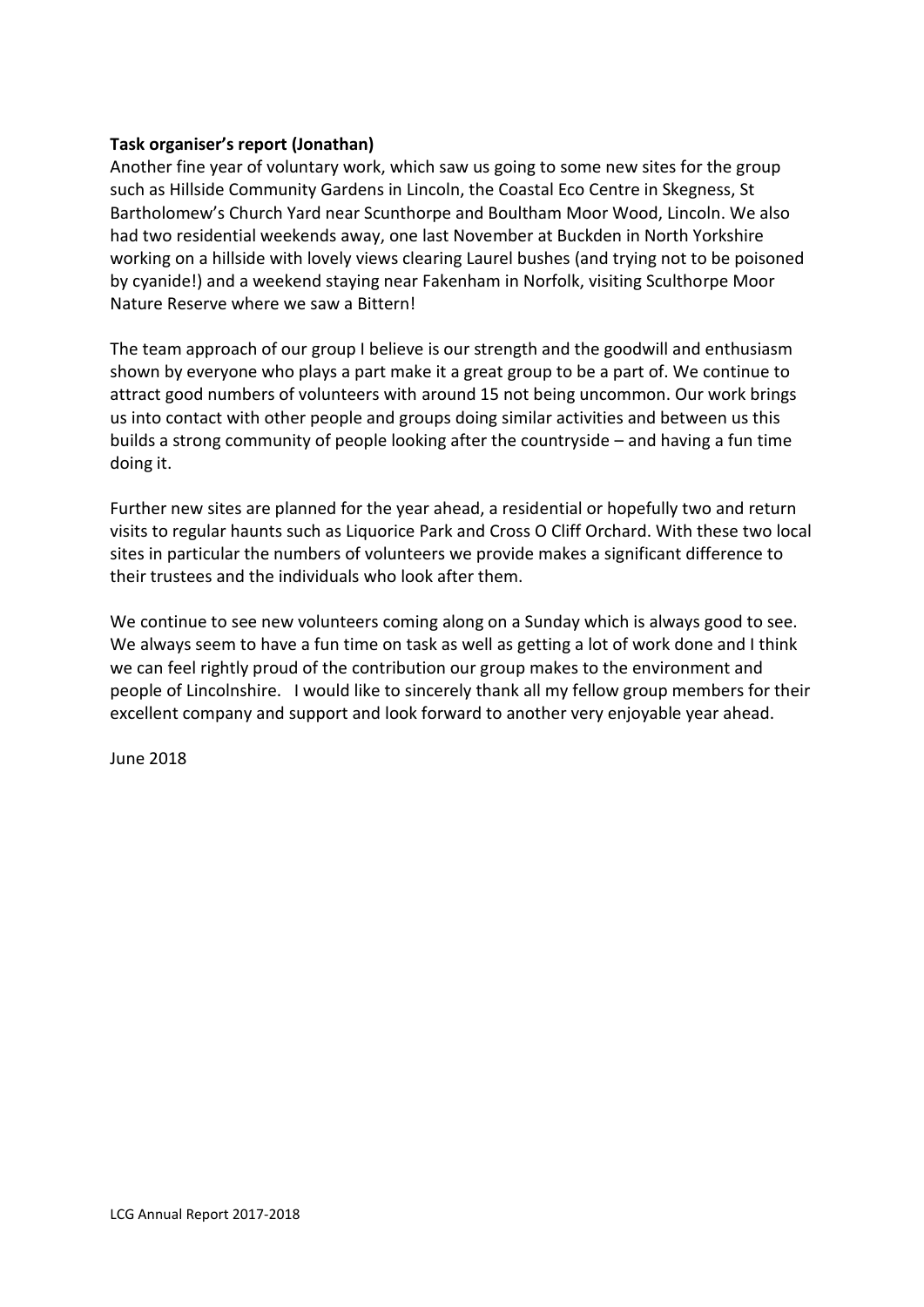# **LINCOLN CONSERVATION GROUP CONSTITUTION**

1. The group shall be called Lincoln Conservation Group.

2. The aims of the group are:

- To promote practical nature conservation through volunteers for the benefit of Lincolnshire's environment and the public.
- To educate the volunteers in the principles and practice of conservation.

#### 3. To fulfil these aims:

a) The group will undertake practical conservation work. b) The group may undertake other activities, in furtherance of its aims or for the benefit of the group, from time to time as the members see fit. c) Money shall be raised when required, for example through occasional paid tasks/workdays and other fundraising activities as agreed by the members.

4. The area served is principally the greater Lincoln area but projects and activities may be undertaken elsewhere as seen fit by the members.

5. The organisation shall affiliate to TCV, and shall observe the conditions of association.

6. Membership shall be open to anyone interested in taking an active part in the work of the group, either directly by volunteering or by giving support in other ways, but those under 16 years of age must be accompanied by a parent or guardian.

7. The group shall hold regular meetings (at least bimonthly) to discuss its policy and administration. All members shall be invited to these meetings, and each member will have one vote.

8. The business of the group will be carried out by a Committee elected at the Annual General Meeting. The Committee will include: chairperson, secretary, treasurer, task organiser, publicity officer, tools officer. These officers shall be in charge of the day-to-day running of the group, but shall be answerable to meetings of members.

9. Accounts shall be kept by the treasurer, reported at the regular meetings and approved for each financial year at the AGM.

10. The organisation shall maintain insurance for volunteers on its projects, and for injuries to third parties and damage to property.

11. If, by general consent of its members, the organisation ceases to exist, all assets shall be offered to other local conservation groups or, failing that, to a conservation-based charity, as agreed by the members at the time of dissolving the group.

12. This constitution shall only be altered by consent of a majority of the members of the organisation.

LCG Annual Report 2017-2018